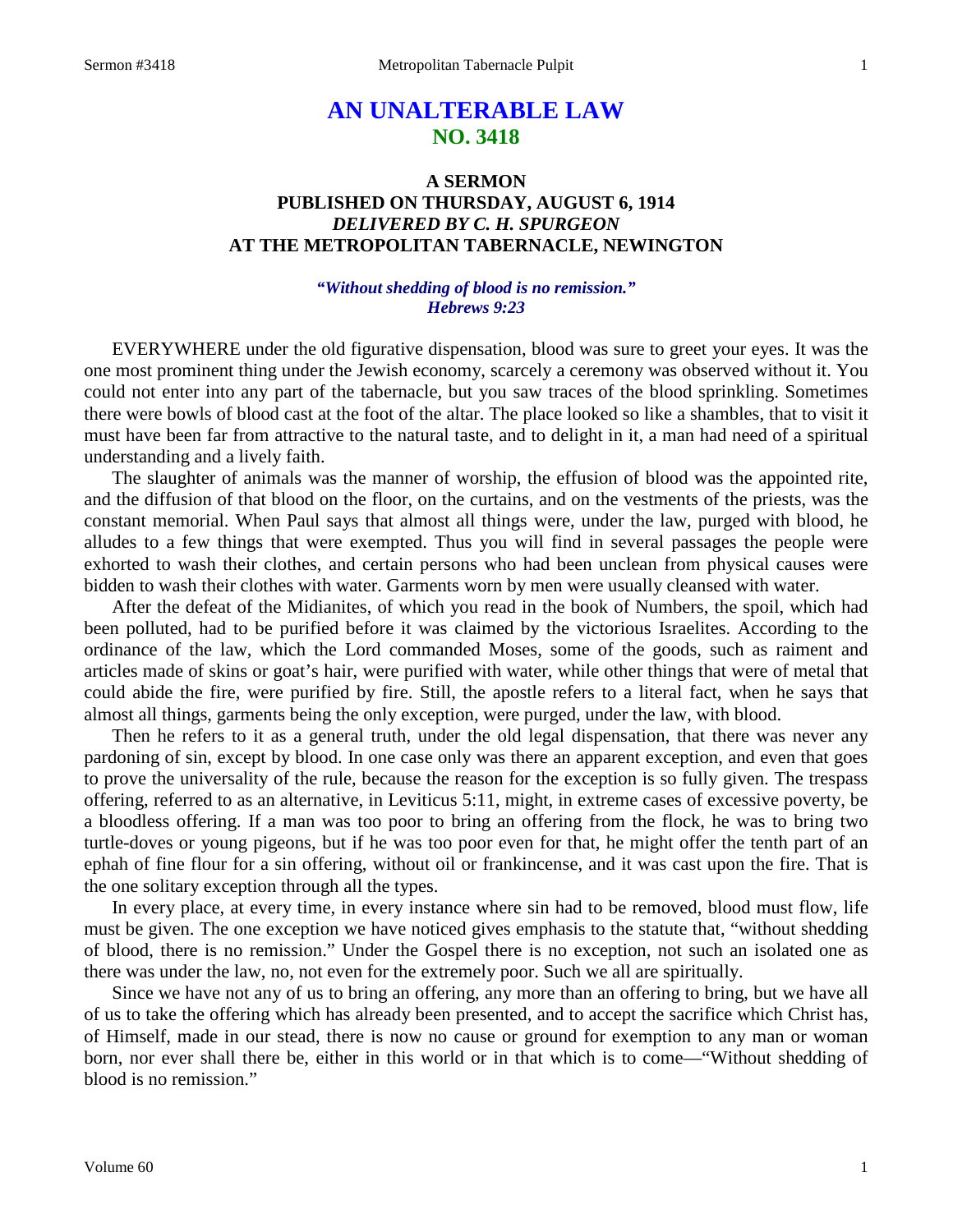With great simplicity, then, as it concerns our salvation, may I ask the attention of each one here present, to this great matter which intimately concerns our everlasting interests? I gather from the text, first of all, the encouraging fact that—

**I.** THERE IS SUCH A THING AS REMISSION—that is to say, the remission of sins. "Without shedding of blood is no remission."

Blood has been shed, and there is, therefore, hope concerning such a thing. Remission, notwithstanding the stern requirements of the law, is not to be abandoned in sheer despair. The word remission means the putting away of debts. Just as sin may be regarded as a debt incurred to God, so that debt may be blotted out, cancelled, and obliterated. The sinner, God's debtor, may cease to be in debt by compensation, by full acquittance, and may be set free by virtue of such remission. Such a thing is possible.

Glory be to God, the remission of all sin, of which it is possible to repent, is possible to be obtained. Whatever the transgression of my man may be, pardon is possible to him if repentance be possible to him. Unrepented sin is unforgivable sin. If he confess his sin and forsake it, then shall he find mercy. God hath so declared it, and he will not be unfaithful to his word.

"But is there not," saith one, "a sin which is unto death?" Yea, verily, though I know not what it is, nor do we think that any who have inquired into the subject have been able to discover what that sin is, this much seems clear, that practically the sin is unforgivable because it is never repented of. The man who commits it becomes, to all intents and purposes, dead in sin in a more deep and lasting sense even than the human race is as a whole, and he is given up case-hardened—his conscience seared, as it were, with a hot iron, and henceforth he will seek no mercy.

But all manner of sin and blasphemy shall be forgiven unto men. For lust, for robbery, for adultery yea, for murder, there is forgiveness with God, that He may be feared. He is the Lord God, merciful and gracious, passing by transgression, iniquity, and sin.

And *this forgiveness which is possible is,* according to the Scriptures, *complete,* that is to say, when God forgives a man his sin, He does it outright. He blots out the debt without any back reckoning. He does not put away a part of the man's sin, and leave him accountable for the rest, but in the moment in which a sin is forgiven, his iniquity is as though it had never been committed, he is received in the Father's house and embraced with the Father's love as if he had never erred, he is made to stand before God as accepted, and in the same condition as though he had never transgressed.

Blessed be God, believer, there is no sin in God's Book against thee. If thou hast believed, thou art forgiven—forgiven not partially, but altogether. The handwriting that was against thee is blotted out nailed to the cross of Christ and can never be pleaded against thee any more forever. The pardon is complete.

Moreover, *this is a present pardon*. It is an imagination of some (very derogatory to the Gospel) that you cannot get pardon till you come to die, and perhaps, then in some mysterious way, in the last few minutes, you may be absolved, but we preach to you, in the name of Jesus, immediate and present pardon for all transgressions—a pardon given in an instant—the moment that a sinner believes in Jesus, not as though a disease were healed gradually and required months and long years of progress. True, the corruption of our nature is such a disease, and the sin that dwelleth in us must be daily and hourly mortified, but as for the guilt of our transgressions before God, and the debt incurred to His justice, the remission thereof is not a thing of progress and degree.

The pardon of a sinner is granted at once, it will be given to any of you tonight who accept it—yea, and given you in such a way that you shall never lose it. Once forgiven, you shall be forgiven forever, and none of the consequences of sin shall be visited upon you. You shall be absolved unreservedly and eternally, so that when the heavens are on a blaze, and the great white throne is set up, and the last great assize is held, you may stand boldly before the judgment seat and fear no accusation, for the forgiveness which God Himself vouchsafes He will never revoke.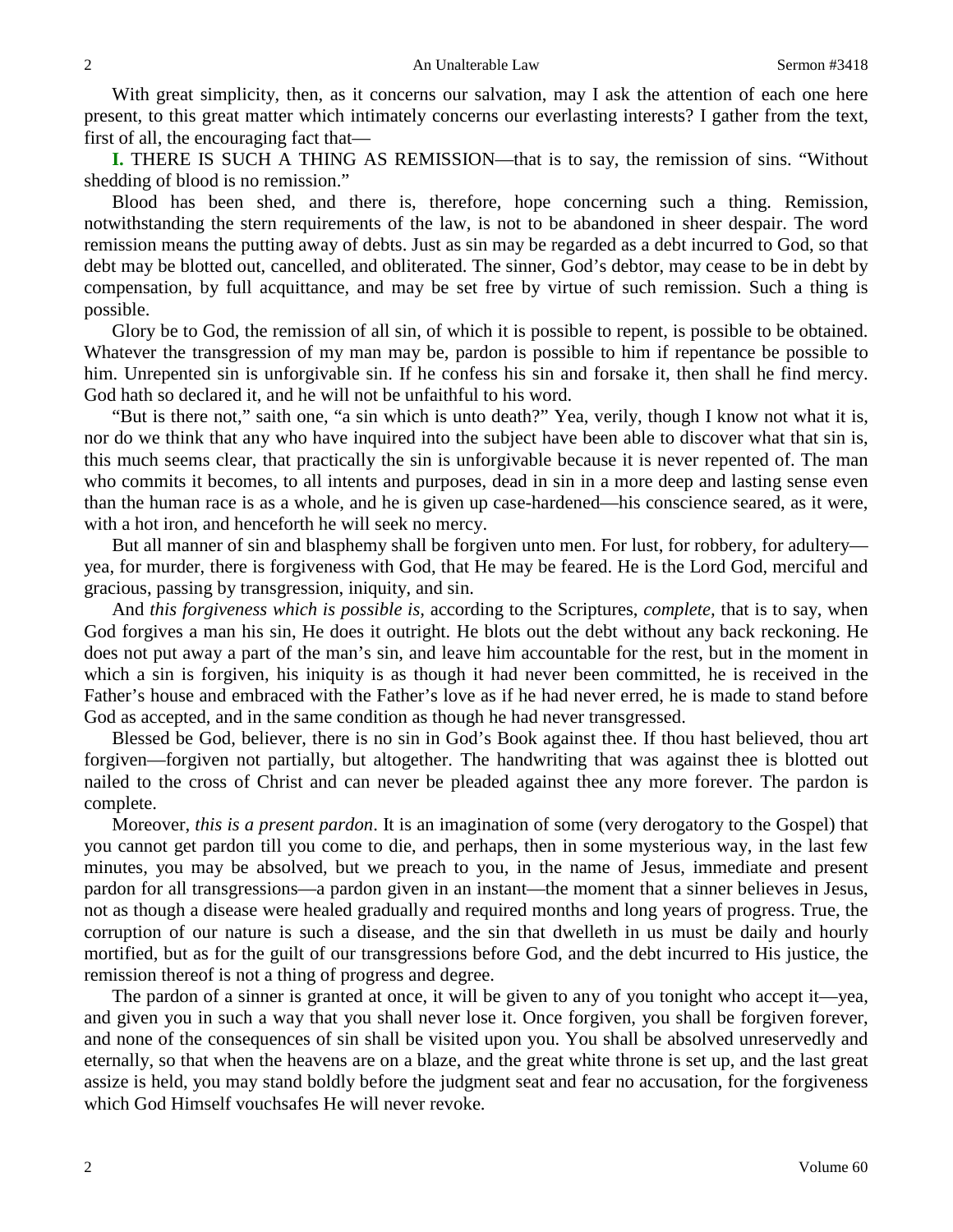#### Sermon #3418 **An Unalterable Law** 3

I will add to this one other remark. *The man who gets this pardon may know he has it*. Did he merely hope he had it, that hope might often struggle with fear. Did he merely trust he had it, many a qualm might startle him, but to *know* that he has it is a sure ground of peace to the heart. Glory be to God the privileges of the covenant of grace are not only matters of hope and surmise, but they are matters of faith, conviction, and assurance. Count it not presumption for a man to believe God's Word. God's own Word it is that says, "Whosoever believeth in Jesus Christ is not condemned."

If I believe in Jesus Christ, then I am not condemned. What right have I to think I am? If God says I am not, it would be presumption on my part to think I am condemned. It cannot be presumption to take God's Word just as He gives it to me. "Oh!" saith one, "how happy should I be if this might be my case." Thou hast well spoken, for blessed is he whose transgression is forgiven, and whose sin is covered. Blessed is the man to whom the Lord doth not impute iniquity.

"But," saith another, "I should hardly think such a great thing could be possible to such a one as I am." Thou reasonest after the manner of the sons of men. Know then that as high as the heavens are above the earth, so high are God's ways above your ways, and His thoughts above your thoughts. It is yours to err, it is God's to forgive. You err like a man, but God does not pardon like a man, He pardons like a God, so that we burst forth with wonder and sing, "Who is a God like unto thee, that passeth by transgression, iniquity, and sin?"

When you make anything, it is some little work suitable to your abilities, but our God made the heavens. When you forgive, it is some forgiveness suitable to your nature and circumstances, but when He forgives, He displays the riches of His grace, on a grander scale than your finite mind can comprehend. Ten thousand sins of blackest dye, sins of a hellish hue He doth in a moment put away, for He delighteth in mercy, and judgment is His strange work. "As I live, saith the LORD, I have no pleasure in the death of him that dieth, but had rather that he turn unto me and live." This is a joyful note with which my text furnishes me. There is no remission, except with blood, but there is remission, for the blood has been shed.

Coming more closely to the text, we have now to insist on its great lesson, that—

### **II.** THOUGH THERE BE PARDON OF SIN, IT IS NEVER WITHOUT BLOOD.

That is a sweeping sentence, for there are some in this world that are trusting for the pardon of sin to their repentance. It, beyond question, is your duty to repent of your sin. If you have disobeyed God, you *should* be sorry for it. To cease from sin is but the duty of the creature, else sin is not the violation of God's holy law. But be it known unto you, that all the repentance in the world cannot blot out the smallest sin. If you had only one sinful thought cross your mind, and you should grieve over that all the days of your life, yet the stain of that sin could not be removed even by the anguish it cost you.

Where repentance is the work of the Spirit of God, it is a very precious gift, and is sign of grace, but there is no atoning power in repentance. In a sea full of penitential tears, there is not the power or the virtue to wash out one spot of this hideous uncleanness. Without the blood shedding, there is no remission. But others suppose that, at any rate, active reformation growing out of repentance may achieve the task. What if drunkenness be given up, and temperance become the rule? What if licentiousness be abandoned, and chastity adorn the character? What if dishonest dealing be relinquished, and integrity be scrupulously maintained in every action?

I say, 'tis well, I would to God such reformations took place everywhere—yet for all that, debts already incurred are not paid by our not getting into debt further, and past delinquencies are not condoned by future good behavior. So sin is not remitted by reformation. Though ye should suddenly become immaculate as angels (not that such a thing is possible to you, for the Ethiopian cannot change his skin, nor the leopard his spots), your reformations could make no atonement to God for the sins that are past in the days that you have transgressed against Him.

"What then," saith the man, "shall I do?" There are those who think that now their prayers and their humblings of soul may, perhaps, effect something for them. Your prayers, if they be sincere, I would not stay, rather do I hope they may be such prayers as betoken spiritual life. But oh! dear hearer, there is no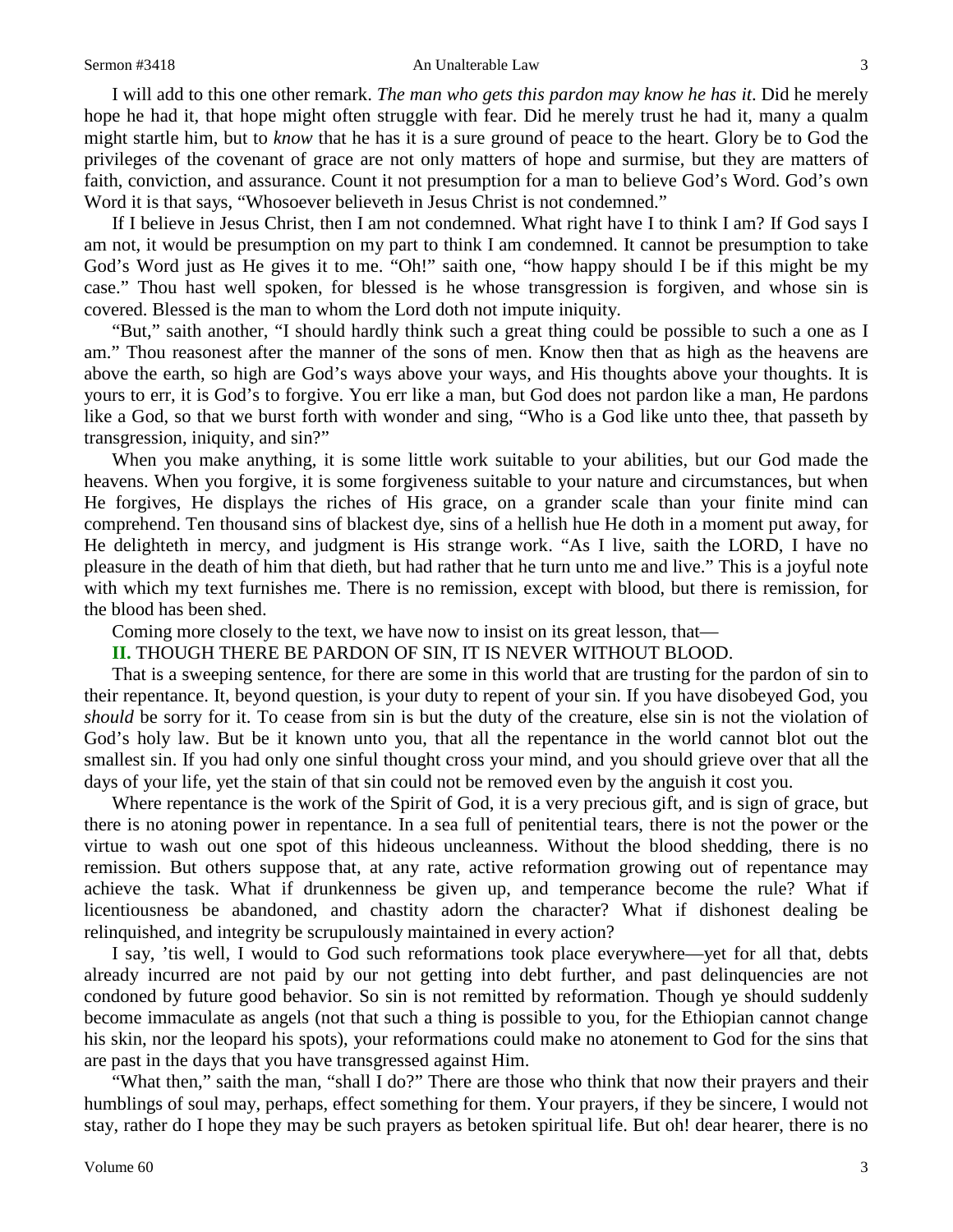efficacy in prayer to blot out sin. I will put it strongly. All the prayers of all the saints on earth, and if the saints in heaven could all join, all their prayers could not blot out through their own natural efficacy the sin of a single evil word. No, there is no deterrent power in prayer. God has never set it to be a cleanser. It has its uses, and its valuable uses. It is one of the privileges of the man who prays, that he prays acceptably, but prayer itself can never blot out the sin without the blood. "Without the shedding of blood there is no remission," pray as you may.

There are persons who have thought that self-denial and mortifications of an extraordinary kind might rid them of their guilt. We do not often come across such people in our circle, yet there be those who, in order to purge themselves of sin, flagellate their bodies, observe protracted fasts, wear sackcloth and hair shirts next their skin, and even some have gone so far as to imagine that to refrain from ablutions, and to allow their body to be filthy, was the readiest mode of purifying their soul. A strange infatuation certainly! Yet today, in India, you shall find the fakir passing his body through marvellous sufferings and distortions, in the hope of getting rid of sin.

To what purpose is it all? Methinks I hear the Lord say, "What is this to me that thou didst bow thy head like a bulrush, and wrapped thyself in sackcloth, and eat ashes with thy bread, and mingle wormwood with thy drink? Thou hast broken My law, these things cannot repair it, thou hast done injury to My honor by thy sin, but where is the righteousness that reflects honor upon My name?" The old cry in the olden days was, "Wherewithal shall we come before God?" and they said, "Shall we give our firstborn for our transgression, the fruit of our body for the sin of our soul?"

Alas! it was all in vain. Here stands the sentence. Here forever must it stand, "Without shedding of blood there is no remission." It is the life God demands as the penalty due for sin, and nothing but the life indicated in the blood shedding will ever satisfy Him.

Observe again, how this sweeping text puts away all confidence in ceremony, even the ceremonies of God's own ordinance. There are some who suppose that sin can be washed away in baptism. Ah! futile fancy! The expression where it is once used in Scripture implies nothing of the kind—it has no such meaning as some attach to it, for that very apostle, of whom it was said, gloried that he had not baptized many persons lest they should suppose there was some efficacy in his administration of the rite. Baptism is an admirable ordinance, in which the believer holds fellowship with Christ in His death. It is a symbol, it is nothing more. Tens of thousands and millions have been baptized and have died in their sins.

Or what profit is there in the unbloody sacrifice of the mass, as Antichrist puts it? Do any say it is "an unbloody sacrifice," yet at the same time offer it for a propitiation for sin—we fling this text in their faces, "Without shedding of blood there is no remission." Do they reply that the blood is there in the body of Christ? We answer that even were it so, that would not meet the case, for it is without the shedding of blood—without the blood shedding, the blood as distinct from the flesh, without the shedding of blood there is no remission of sin.

And here I must pass on to make a distinction that will go deeper still. Jesus Christ Himself cannot save us, apart from His blood. It is a supposition which only folly has ever made but we must refute even the hypothesis of folly, when it affirms that the example of Christ can put away human sin, that the holy life of Jesus Christ has put the race on such a good footing with God that now He can forgive its faults and its transgression. Not so, not the holiness of Jesus, not the life of Jesus, not the death of Jesus, but the blood of Jesus only, for "Without shedding of blood is no remission."

And I have met with some who think so much of the second coming of Christ, that they seem to have fixed their entire faith upon Christ in His glory. I believe this to be the fault of Irvingism—that, too much it holds before the sinner's eye Christ on the throne, whereas, though Christ on the throne is ever the loved and adorable, yet we must see Christ upon the cross, or we never can be saved. Thy faith must not be placed merely in Christ glorified, but in Christ crucified. "God forbid that I should glory, save in the cross of our Lord Jesus Christ." "We preach Christ crucified, to the Jews a stumbling block, and to the Greeks foolishness."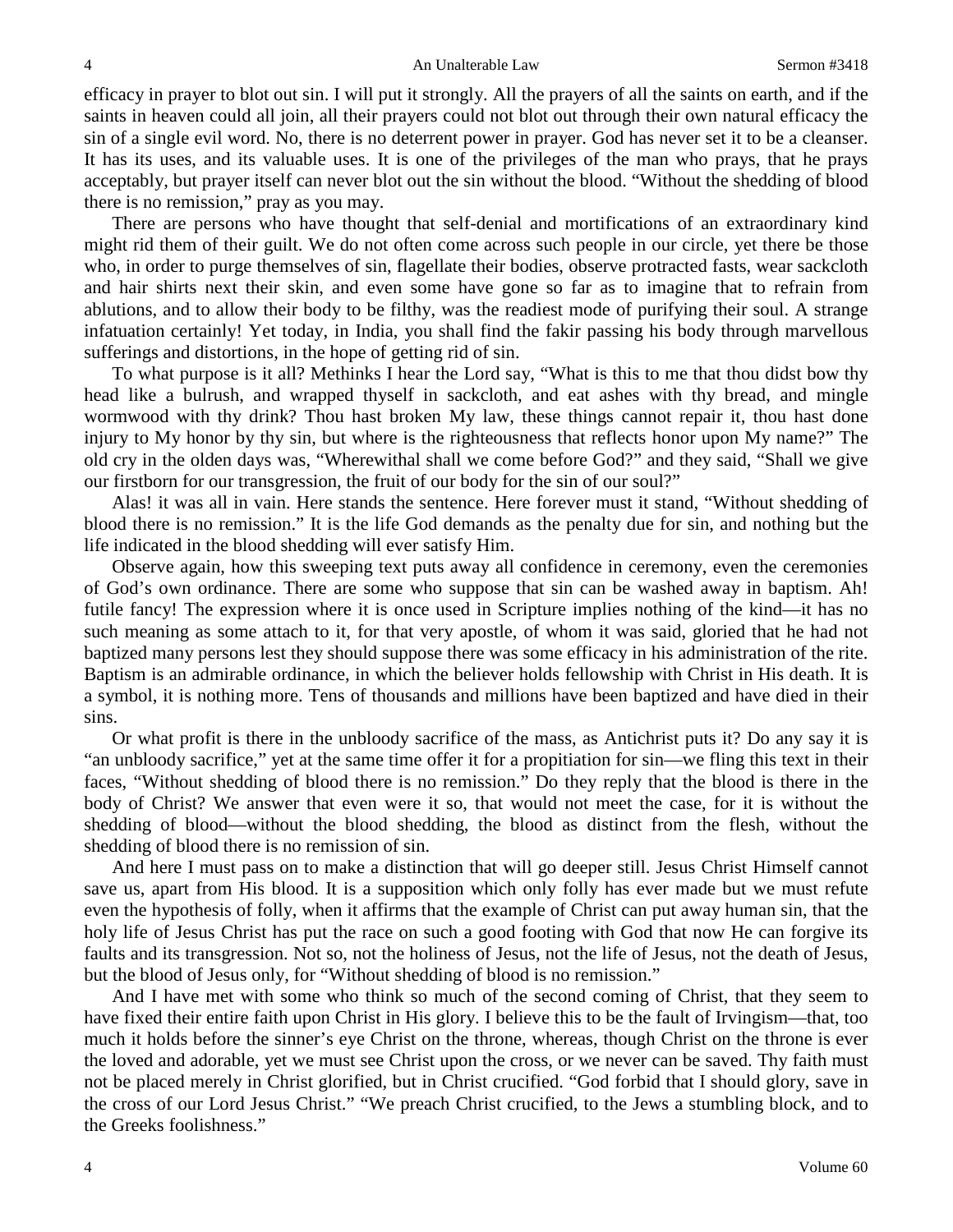#### Sermon #3418 **An Unalterable Law** 5

I remember one person who was united with this church (the dear sister may be present now), that had been for some years a professor, and had never enjoyed peace with God, nor produced any of the fruits of the Spirit. She said, "I have been in a church where I was taught to rest upon Christ glorified, and I did so fix my confidence, such as it was, upon Him, that I neither had a sense of sin, nor a sense of pardon from Christ crucified! I did not know, and until I had seen Him as shedding His blood and making a propitiation, I never entered into rest."

Yes, we will say it again, for the text is vitally important, "Without the shedding of blood is no remission," not even with Christ Himself. It is the sacrifice that He has offered for us, that is the means of putting away our sin—this, and nothing else.

Let us pass on a little further with the same truth—

### **III.** THE REMISSION OF SIN IS TO BE FOUND AT THE FOOT OF THE CROSS.

There is remission to be had through Jesus Christ, whose blood was shed. The hymn we sang at the commencement of the service gave you the marrow of the doctrine. We owe to God a debt of punishment for sin. Was that debt due or not? If the law was right, the penalty ought to be exacted. If the penalty was too severe and the law inaccurate, then God made a mistake. But it is blasphemy to suppose that.

The law, then, being a righteous law, and the penalty just, shall God do an unjust thing? It will be an unjust thing for Him not to carry out the penalty. Would you have Him to be unjust? He had declared that the soul that sinned should die, would you have God to be a liar? Shall He eat His words to save His creatures? "Let God be true, and every man a liar." The law's sentence must be carried out. It was inevitable that if God maintained the prerogative of His holiness, He must punish the sins that men have committed. How, then, should he save us?

Behold the plan! His dear Son, the Lord of glory, takes upon Himself human nature, comes into the place of as many as the Father gave Him, stands in their standing, and when the sentence of justice has been proclaimed and the sword of vengeance has leaped out of its scabbard, behold the glorious Substitute bares His arm, and he says, "Strike, O sword, but strike Me, and let my people go." Into the very soul of Jesus the sword of the law pierced, and His blood was shed, the blood, not of one who was man only, but of One who, by His being an eternal Spirit, was able to offer up Himself without spot unto God, in a way which gave infinite efficacy to His sufferings.

He, through the eternal Spirit, we are told, offered Himself without spot to God. Being in His own nature infinitely beyond the nature of man, comprehending all the natures of man, as it were, within Himself, by reason of the majesty of His person, He was able to offer an atonement to God of infinite, boundless, inconceivable sufficiency.

What our Lord suffered none of us can tell. I am sure of this, I would not disparage or under estimate His physical sufferings—the tortures He endured in His body —but I am equally sure that we can none of us exaggerate or over value the sufferings of such a soul as His, they are beyond all conception. So pure and so perfect, so exquisitely sensitive, and so immaculately holy was He, that to be numbered with transgressors, to be smitten by His Father, to die (shall I say it?) the death of the uncircumcised by the hand of strangers, was the very essence of bitterness, the consummation of anguish. "Yet it pleased the Father to bruise him; he hath put him to grief."

His sorrows in themselves were what the Greek liturgy well calls them, "unknown sufferings, great griefs." Hence, too, their efficacy is boundless, without limit. Now, therefore, God is able to forgive sin. He has punished the sin on Christ, it becomes justice, as well as mercy, that God should blot out those debts which have been paid. It were unjust—I speak with reverence, but yet with holy boldness—it were unjust on the part of the infinite Majesty, to lay to my charge a single sin which was laid to the charge of my Substitute. If my Surety took my sin, He released me, and I am clear.

Who shall resuscitate judgment against me when I have been condemned in the person of my Savior? Who shall commit me to the flames of Gehenna, when Christ, my Substitute, has suffered the tantamount of hell for me? Who shall lay anything to my charge when Christ has had all my crimes laid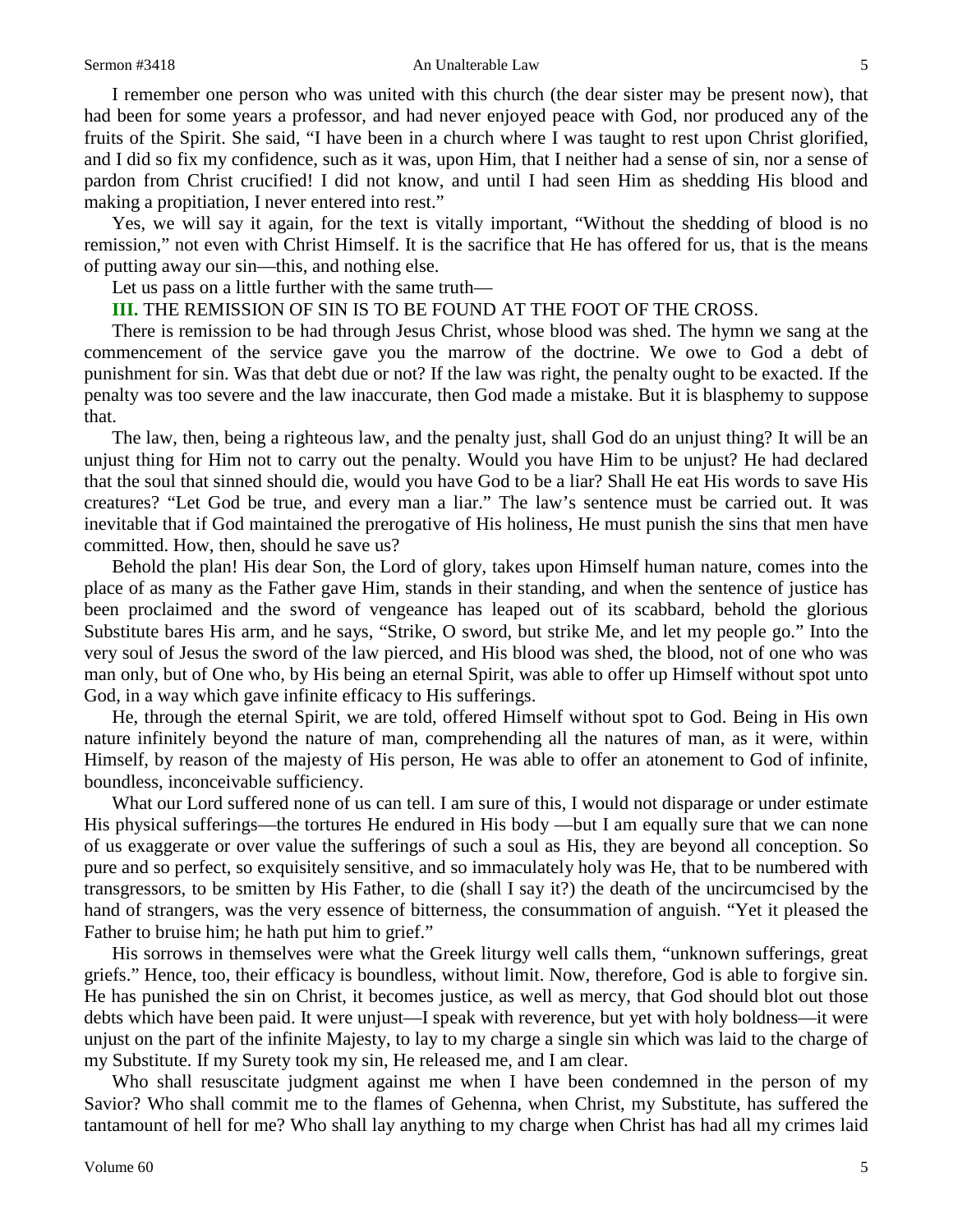to His charge, answered for them, expiated them, and received the token of quittance from them, in that He was raised from the dead that He might openly vindicate that justification in which by grace I am called and privileged to share? This is all very simple, it lies in a nutshell, but do we all receive it—have we all accepted it?

Oh! my dear hearers, the text is full of warning to some of you. You may have an amiable disposition, an excellent character, a serious turn of mind, but you scruple at accepting Christ, you stumble at this stumbling stone, you split on this rock. How can I meet your hapless case? I shall not reason with you. I forbear to enter into any argument. I ask you one question. Do you believe this Bible to be inspired of God? Look, then, at that passage, "Without the shedding of blood is no remission." What say you? Is it not plain, absolute, conclusive?

Allow me to draw the inference. If you have not an interest in the blood shedding, which I have briefly endeavored to describe, is there any remission for you? Can there be? Your own sins are on your head now. Of your hand shall they be demanded at the coming of the great Judge. You may labor, you may toil, you may be sincere in your convictions, and quiet in your conscience, or you may be tossed about with your scruples, but as the Lord liveth, there is no pardon for you, except through this shedding of blood. Do you reject it? On your own head will lie the peril! God has spoken. It cannot be said that your ruin is designed by Him when your own remedy is revealed by Him.

He bids you take the way which He appoints, and if you reject it, you must die. Your death is suicide, be it deliberate, accidental, or through error of judgment. Your blood be on your own head. You are warned.

On the other hand, what a far-reaching consolation the text given us! "Without shedding of blood is no remission," but where there is the blood-shedding, there is remission. If thou hast come to Christ, thou art saved. If thou canst say from thy very heart—

> *"My faith doth lay her hand On that dear head of Thine, While like a penitent I stand, And here confess my sin."*

Then, your sin is gone. Where is that young man? where is that young woman? where are those anxious hearts that have been saying, "We would be pardoned now"? Oh! look, look, look, look to the crucified Savior, and you are pardoned. Ye may go your way, inasmuch as you have accepted God's atonement. Daughter, be of good cheer, thy sins, which are many, are forgiven thee. Son, rejoice, for thy transgressions are blotted out.

My last word shall be this. You that are teachers of others and trying to do good, cleave fast to this doctrine. Let this be the front, the center, the pith, and the marrow of all you have to testify. I often preach it, but there is never a Sabbath in which I go to my bed with such inward content as when I have preached the substitutionary sacrifice of Christ. Then I feel, "If sinners are lost, I have none of their blood upon me." This is the soul saving doctrine, grip it, and you shall have laid hold of eternal life, reject it, and you reject it to your confusion. Oh! keep to this.

Martin Luther used to say that every sermon ought to have the doctrine of justification by faith in it. True, but let it have the doctrine of atonement in it. He says he could not get the doctrine of justification by faith into the Wurtembergers' heads, and he felt half inclined to take the book into the pulpit and fling it at their heads, in order to get it in. I am afraid he would not have succeeded if he had. But oh! how would I try to hammer again, and again, and again upon this one nail, "The blood is the life thereof." "When I see the blood, I will pass over you."

Christ giving up His life in pouring out His blood—it is this that gives pardon and peace to every one of you, if you will but look to Him—pardon now, complete pardon, pardon for ever. Look away from all other confidences, and rely upon the sufferings and the death of the incarnate God, who has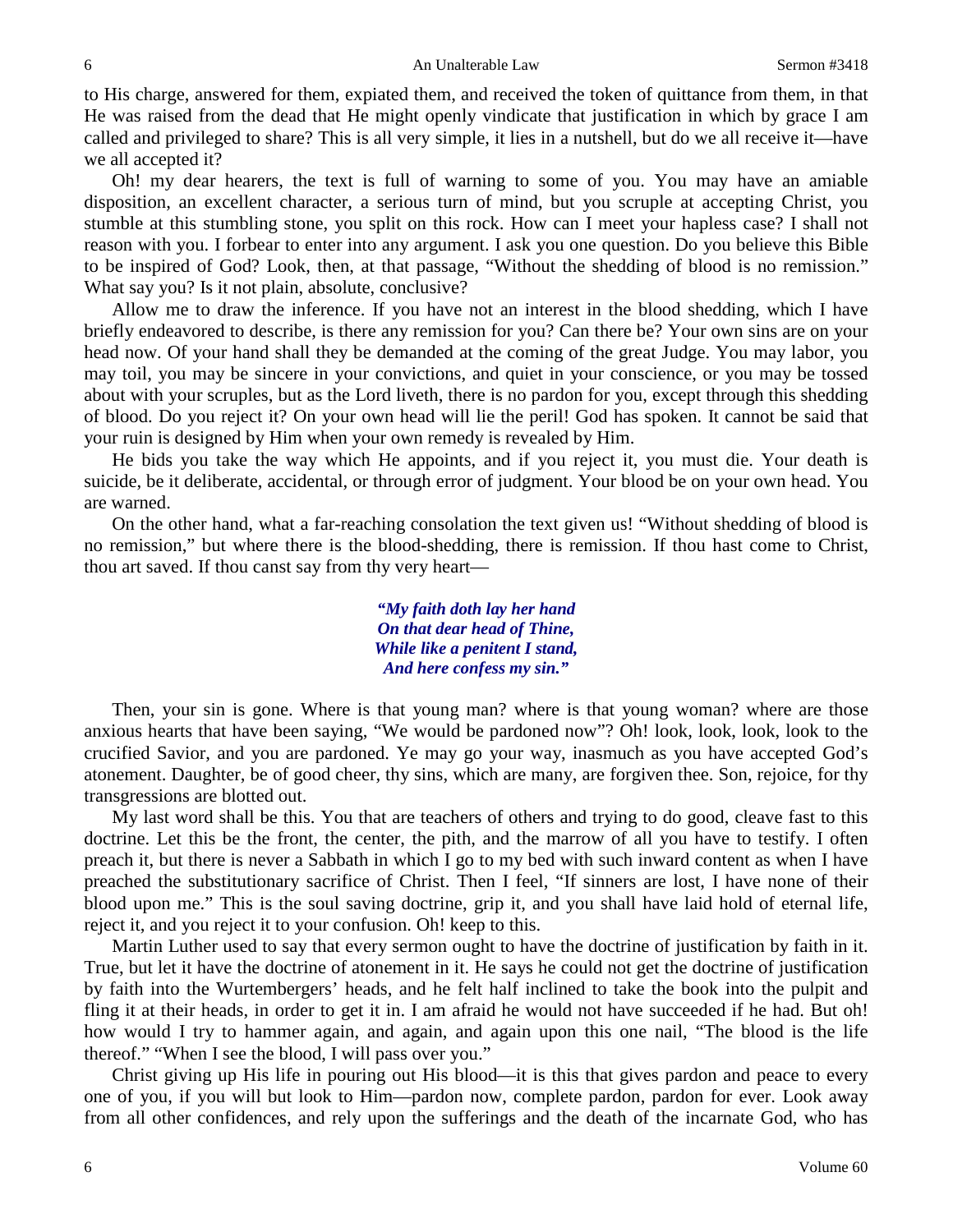gone into the heavens, and who lives today to plead before His Father's throne, the merit of the blood which, on Calvary, He poured forth for sinners.

As I shall meet you all in that great day, when the Crucified One shall come as the King and Lord of all, which day is hastening on apace, as I shall meet you then, I pray you bear me witness that I have striven to tell you in all simplicity what is the way of salvation, and if you reject it, do me this favor, to say that at least I have proffered to you in JEHOVAH'S name this, His Gospel, and have earnestly urged you to accept it, that you may be saved.

But the rather I would God that I might meet you there, all covered in the one atonement, clothed in the one righteousness, and accepted in the one Savior, and then together will we sing, "Worthy is the Lamb that was slain, and hath redeemed us to God by his blood to receive honor, and power, and dominion for ever and ever." Amen.

### **EXPOSITION BY C. H. SPURGEON**

#### *ISAIAH 57*

A lament for the death of the righteous—many of them put to death by persecution.

**Verses 1-2.** *The righteous perisheth, and no man layeth it to heart: and merciful men are taken away, none considering that the righteous is taken away from the evil to come. He shall enter into peace: they shall rest in their beds, each one walking in his uprightness.*

When there is a storm coming on, you may see the shepherds among the hills, gathering their sheep and taking them home, and when good men die in large numbers, and the church's ranks are thinned, it is sometimes a token that bad times are coming on, and so God takes away the righteous from the evil to come.

Oh! did men know what the world loses when a good man dies, they would regret it far more than the death of emperors and kings who fear not God. But as for those who are made righteous by the grace of God, they need not fear to die. To them it will be a rest—a sleep with Jesus—till the trump of the resurrection, and all the evil that will come upon the world will not touch them. They shall rest till the Master comes.

Now, the rest of the chapter is a very terrible description of the sin of the people of Isaiah's day. And at last it contains a very brilliant display of the grace of God.

**3-4.** *But draw near hither, ye sons of the sorceress, the seed of the adulterer and the whore. Against whom do ye sport yourselves? against whom make ye a wide mouth, and draw out the tongue? are ye not children of transgression, a seed of falsehood,—*

Because this people so exalted against God and His Gospel, God would not allow that they were the true seed of Israel at all. He makes them out to be a false, degenerate breed and He asks them how they dare to sport against His prophets, and draw out the tongue, and make a wide mouth against those who spoke for the God of Israel.

### **5.** *Enflaming yourselves with idols under every green tree, slaying the children in the valley under the clefts of the rocks?*

The Lord had said that they should offer sacrifice only on one altar at Jerusalem, and this to Him alone, but they had set up altars under all the ancient oaks to worship all sorts of gods. In addition to this, they had gone so far after the cruel way of the Pagans, that they offered their own children in sacrifice in the valleys, under the clefts and the rocks.

**6.** *Among the smooth stones of the stream is thy portion; they, they, are thy lot: even to them hast thou poured a drink offering, thou hast offered a meat offering. Should I receive comfort in these?*

They had set up the smooth stones which they had found in the brook, and made them into altars nay made gods of them; for when man wants to make a God, anything will do, whether it is the fetish of the cannibal, or the round robin of the ritualist. It little matters which. A piece of bread will do for a god,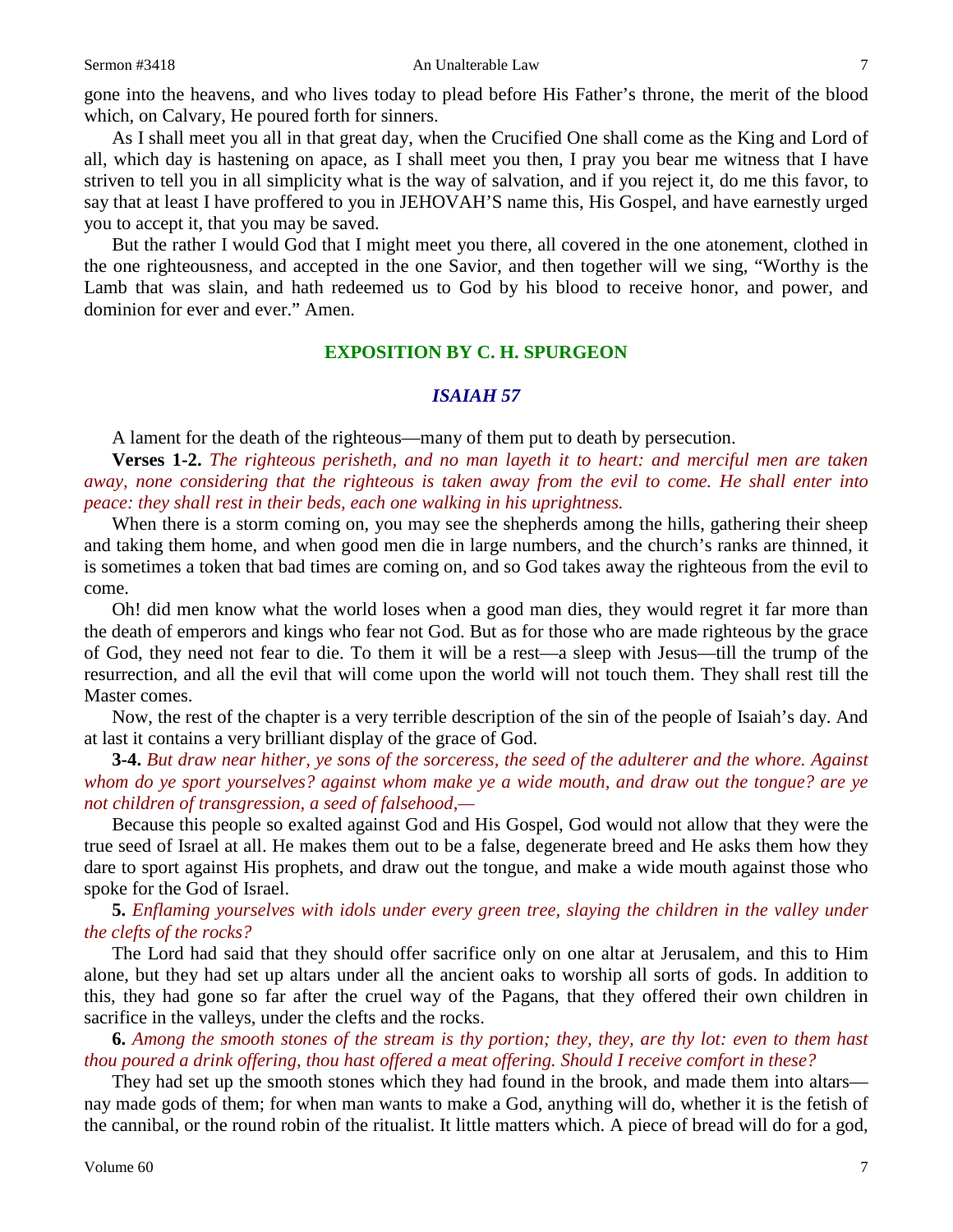as well as a piece of stone. Anything will man worship, sooner than worship the great, invisible, eternal God.

**7-8.** *Upon a lofty and high mountain hast thou set thy bed: even thither wentest thou up to offer sacrifice. Behind the doors also and the posts hast thou set up thy remembrance:*

Where they ought to have put up texts of Scripture and the remembrance of God's law, they had set up memorials of their false gods everywhere, for when men become superstitious and worship falsely, they seem to be far more eager about it than those who worship the true God. They go on all fours at it and give themselves wholly up to their superstitions.

**8-9.** *For thou hast discovered thyself to another than me, and art gone up; thou hast enlarged thy bed, and made thee a covenant with them; thou lovedst their bed where thou sawest it. And thou wentest to the king with ointment, and didst increase thy perfumes, and didst send thy messengers far off, and didst debase thyself even unto hell.*

When they were in trouble, instead of going to God, they went to the king of Egypt, that he might come and help them against the king of Assyria, but they would never turn to God. They loved idols, and so they trusted in an arm of flesh. They forgot the invincible arm which had overthrown Pharaoh at the Red Sea and wrought such wondrous miracles for the deliverance of His people—and they made gods of the kings of the earth and trusted in them, "and didst debase thyself even unto hell."

**10.** *Thou art wearied in the greatness of thy way;*

They did so much, and they were so superstitious, that they even wearied themselves with it.

**10.** *Yet saidst thou not, There is no hope: thou hast found the life of thine hand; therefore thou wast not grieved.*

So long as they did but live, they did not think that there was any hope of anything better, and so they were not grieved for all their sin and all their trouble.

**11.** *And of whom hast thou been afraid or feared, that thou hast lied, and hast not remembered me, nor laid it to thy heart? have not I held my peace even of old, and thou fearest me not?*

This is the old trouble—that because God does not smite down sinners there and then, they take liberties with Him. They do not know that His patience—His slackness, as they call it—is longsuffering, because He is not willing that any should perish, but that all should come to repentance, and so He puts up His sword. Yet He says, "Have not I held my peace, even of old, and thou fearest me not?"

**12.** *I will declare thy righteousness, and thy works; for they shall not profit thee.*

They said, "Why, we are very righteous. Have not we got a god in every corner? As for our works, we have plenty of them. Have not we temples built everywhere, and altars set up on every hill and in every valley?" "Yes," says God, "such is your righteousness. They shall not profit thee."

**13.** *When thou criest, let thy companies deliver thee; but the wind shall carry them all away; vanity shall take them: but he that putteth his trust in me shall possess the land, and shall inherit my holy mountain;*

Oh! what a sarcasm! but how just. You that love not God, when you are in trouble, let your sins deliver you if they can. Let your pleasures comfort you.

**14-15.** *And shall say, Cast ye up, cast ye up, prepare the way, take up the stumblingblock out of the way of my people. For thus saith the high and lofty One that inhabiteth eternity, whose name is Holy; I dwell in the high and holy place, with him also that is of a contrite and humble spirit, to revive the spirit of the humble, and to revive the heart of the contrite ones.*

We dwell in time, and by and by we are hurried into eternity, but God always dwells in eternity. It is a very beautiful thought that He should have two dwelling places. A blasphemer once met a humble Christian man, and he said, "Pray, is yours a great God or a little God?" "Well," said he, "he is so great a God that the heaven of heavens cannot contain Him, but He condescends to make Himself so little that He can dwell in my poor humble heart." God has two temples. The one is the high and holy place, the